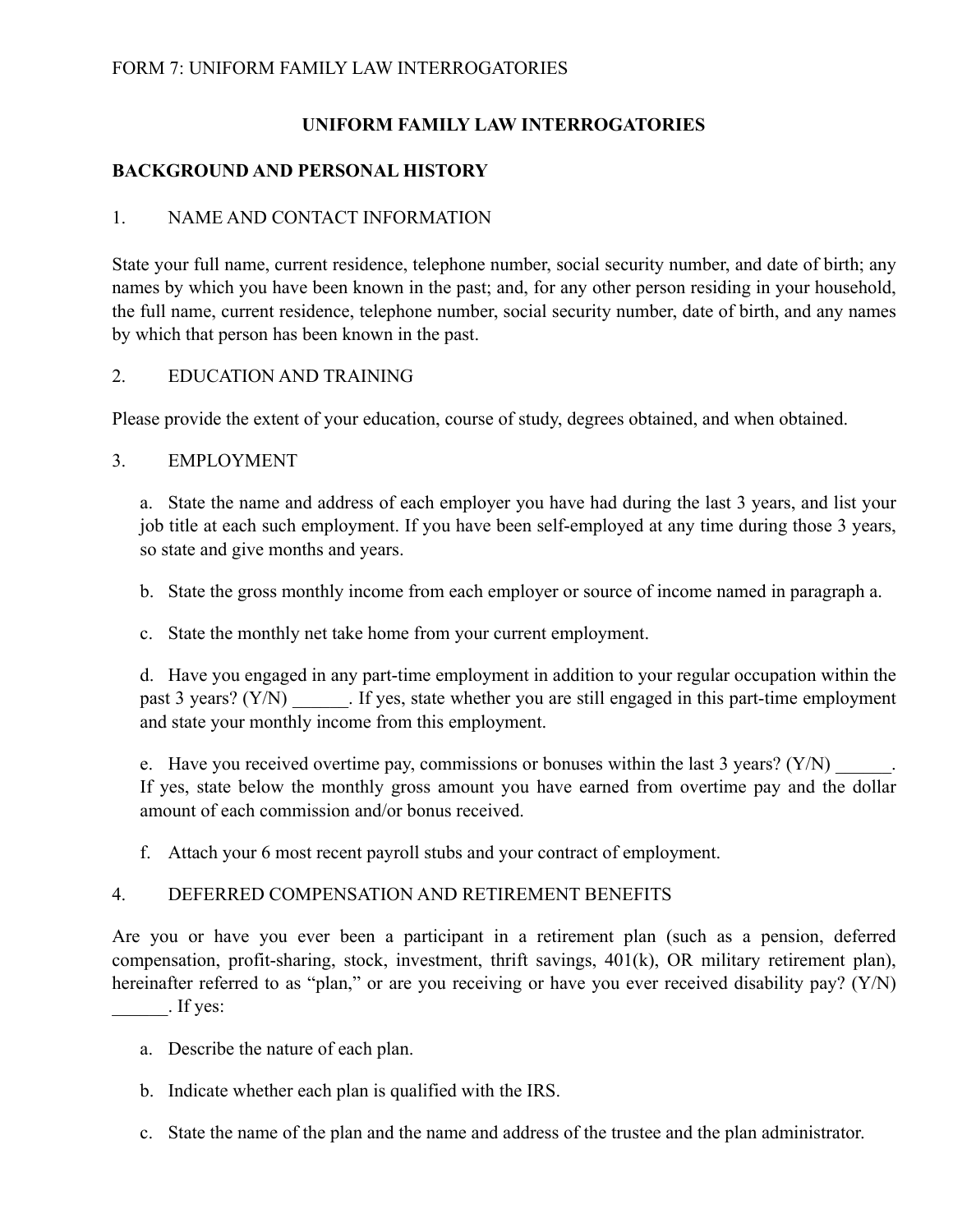d. State the date you began the employment that permitted you to participate in the plan and the number of years and months in which you have participated and are entitled to credit.

e. State the value of your interest as of the last valuation date and state that date.

f. Attach a copy of your current plan and your most recent plan statement.

g. State whether there is a survivor benefit available on the plan. If yes, state who is named the survivor of the plan.

## 5. HEALTH INSURANCE

Do you have health insurance available through your present employer?  $(Y/N)$  Are you and any of your dependents currently enrolled? (Y/N) \_\_\_\_\_\_. If yes, indicate what conversion benefits are available to your spouse at the time of the dissolution of marriage, and indicate the persons presently covered and the cost for dependent coverage, if any.

- a. Attach a copy of your current health plan.
- b. Provide documentation from your employer that sets forth the following:
	- 1. Cost to insure yourself only, if there is a cost;
	- 2. Cost to insure your spouse; and
	- 3. Cost to insure your child(ren).
	- 4. Is the insurance (geographically) accessible to the children?

## 6. OTHER INCOME

Do you have any sources of income other than as described in Interrogatory No. 3?  $(Y/N)$  [If yes, state each source of income and the amount received from each source in this year and in each of the last 3 calendar years. Attach a copy of each document showing each additional source of income.

## 7. LIFE INSURANCE

Do you presently own or have an interest in any life insurance or annuity policy?  $(Y/N)$  . If yes, for each policy, state:

- a. The name and address of the insurance company.
- b. The type of policy, i.e., term, straight life, universal, whole life, tax deferred annuity or other.
- c. Whether that insurance is connected with your employment.
- d. The amount and date of any loan(s) taken on the policy.
- e. The present cash surrender value of the policy, if any.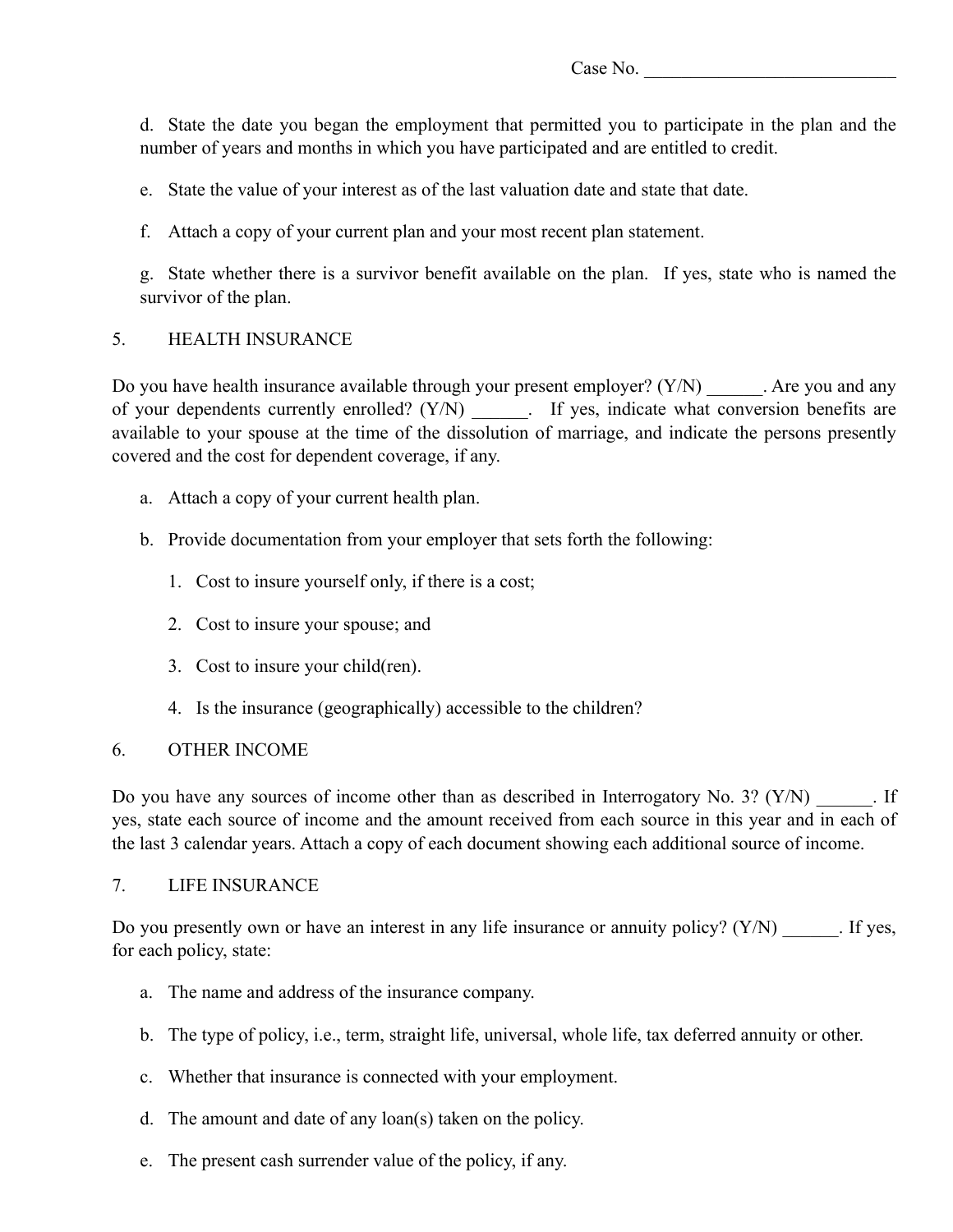- f. Cost to you, if any, on an annual basis.
- g. The name of each beneficiary.
- h. Attach a copy of each insurance policy.
- i. Attach a copy of any beneficiary designation change made by you within the last 12 months.

#### 8. EMPLOYMENT BENEFITS

In the past calendar year have you received, or do you expect to receive, any employment related benefits, such as a vehicle or vehicle allowance, stock options, pension or profit-sharing payments, vacation pay or expense account payments or reimbursements? (Y/N) \_\_\_\_\_\_. If yes, specify the benefits you received or expect to receive.

#### 9. CHILD CUSTODY

a. Do you believe that you and your spouse can reach an agreement concerning custody and parenting time without the intervention of the court or conciliation services? (Y/N) \_\_\_\_\_\_.

- .b ?How do you want to share parenting time between parents
	- 1. How do you want to divide the week?
	- 2. How do you want to divide holidays?
	- 3. How do you want to divide summer or other school recesses?
- c. How do you propose making the following decisions regarding your child(ren)?
	- 1. Physical/medical matters.
	- 2. Psychological/psychiatric matters.
	- 3. Legal matters.
	- 4. Religious matters.
	- **5.** Educational matters.
	- **6.** Activities and/or sports.

d. Is there a child of the marital relationship with special needs, disabilities, psychological, psychiatric or other developmental handicaps? (Y/N) \_\_\_\_\_\_. If yes, state: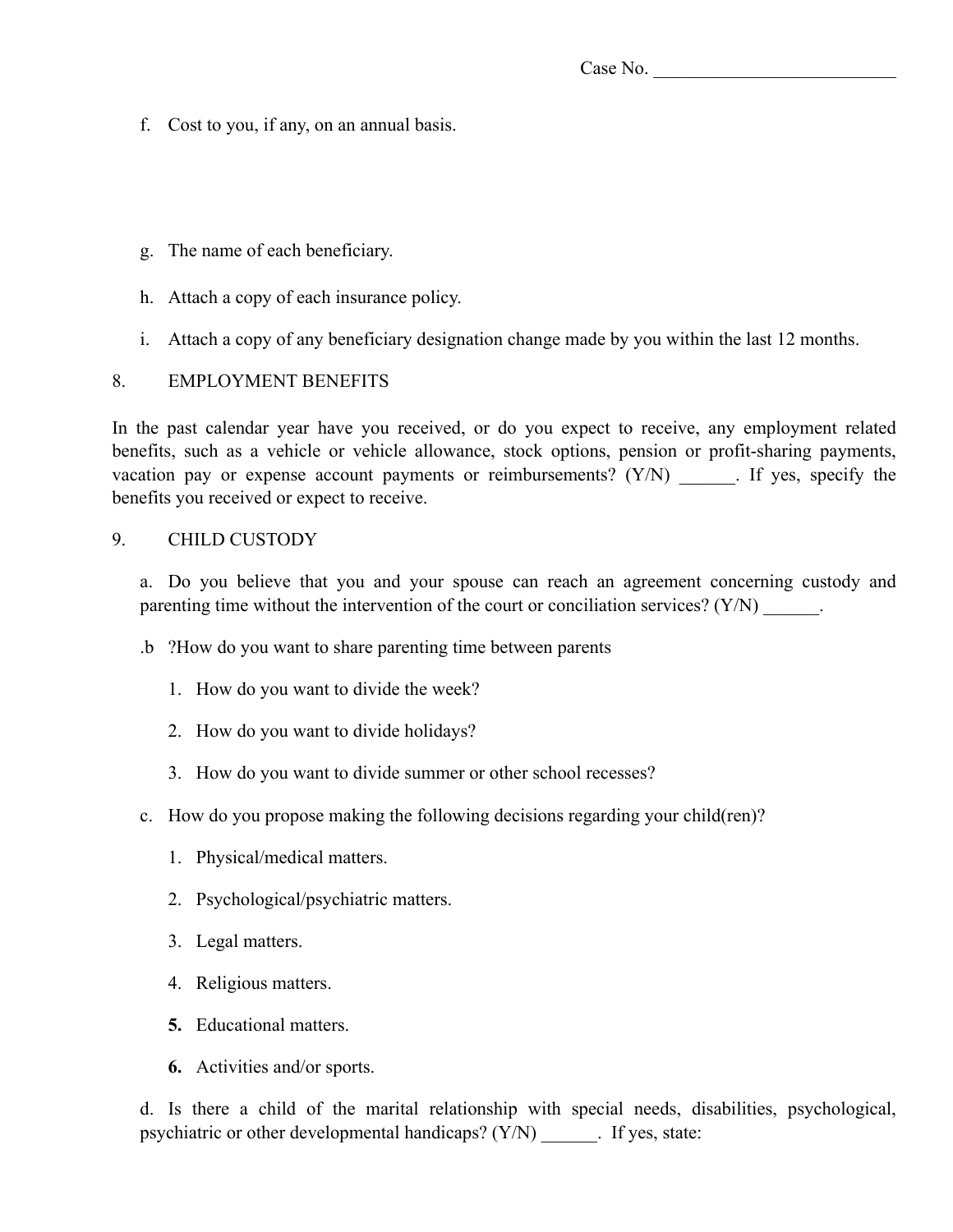- 1. What are the child's special needs?
- 2. What are the extraordinary expenses associated with caring for this child?
- 3. Is this child over the age of 18?
- e. What, if any, concerns do you have about the other parent's parenting skills?
- f. For each answer you provided above, list each and every fact supporting your position.

## 10. CHILD PROTECTIVE SERVICES

Have you or has any person residing in your household ever been investigated by any agency in any state for any reason related to abuse or neglect of children? (Y/N) \_\_\_\_\_\_. If yes, state**:** 

- a. State and agency investigating;
- b. Date of investigation;
- c. Reason for investigation; and
- d. Outcome/findings.

## 11. PERSONAL LIMITATIONS

Do you have any mental or physical limitations that would affect your ability to care for your minor child(ren)? (Y/N)  $\qquad$ . If yes, identify the limitations in detail.

## 12. DRIVING HISTORY

a. Has any jurisdiction ever revoked or suspended your driver's license or placed you on probation? If yes, state:

- 1. Jurisdiction;
- 2. Approximate date(s); and
- 3. The reason for the revocation, suspension, or probation.
- b. Have you had any moving violations in the last 3 years?  $(Y/N)$  . If yes, state:
	- 1. Jurisdiction;
	- 2. Approximate date(s); and
	- 3. Nature of the moving violations.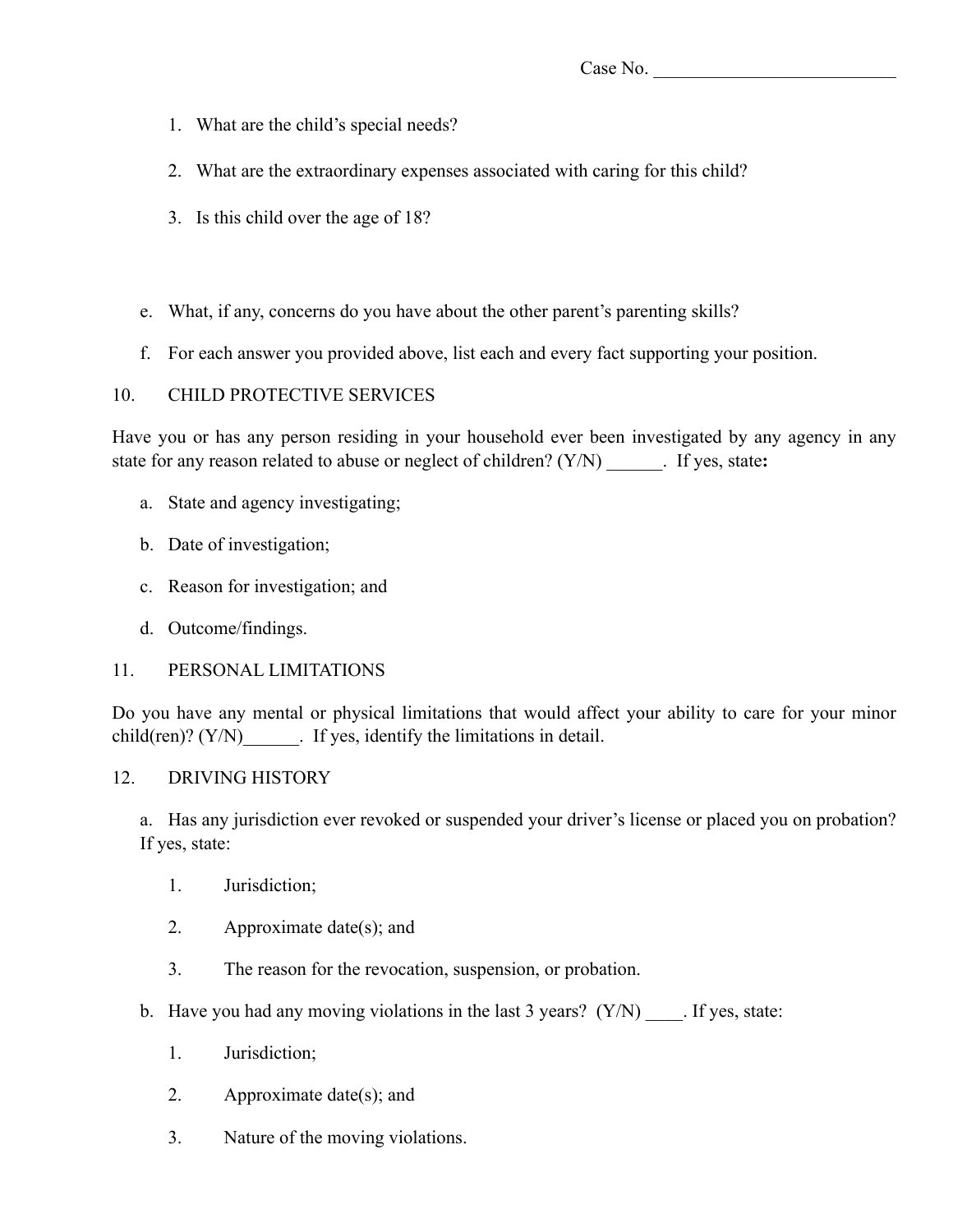#### 13. EMPLOYMENT HISTORY

Have you ever been the subject of disciplinary complaints at any place of employment? If yes, provide explanation and details.

## 14. CRIMINAL HISTORY

Have you or has any person residing in your household ever been investigated or arrested for any criminal behavior? (Y/N) \_\_\_\_\_\_. If yes, state:

- a. The individual.
- b. Name and location of investigating and/or arresting agency.
- c. Approximate date.
- d. The alleged criminal behavior.
- e. Disposition.
- 15. DOMESTIC VIOLENCE

a. Have you, your spouse, or any person residing in your household been investigated, arrested or a party to any litigation, in any court of this state or any other state in the United States, which relates to domestic violence? (Y/N) \_\_\_\_\_. If yes, state:

- i. The individual.
- ii. Name and location of investigating and/or arresting agency.
- iii. Name and location of the court where the action was filed.
- iv. Nature of the complaint.
- v. Disposition.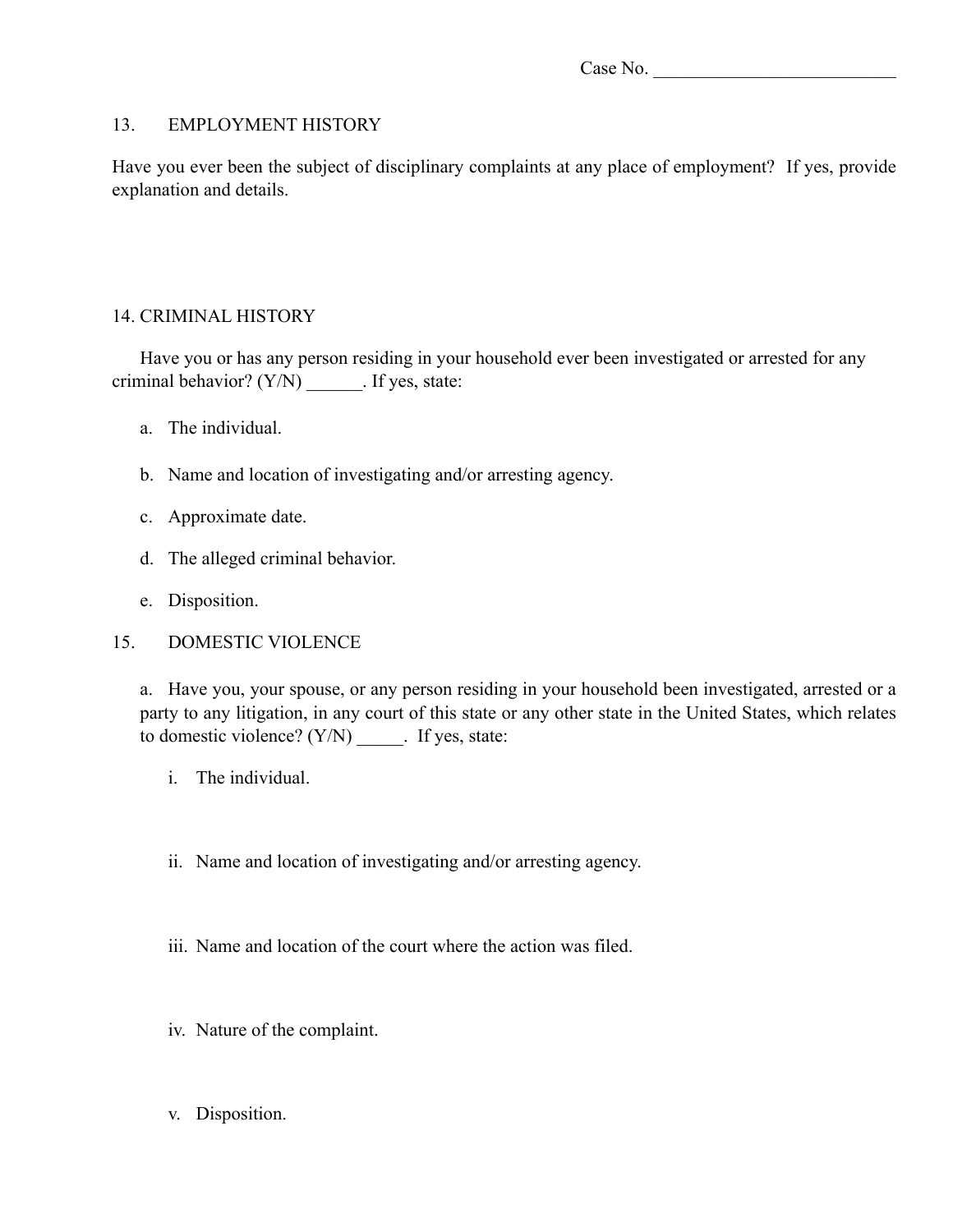vi. Expiration date of any resultant order.

b. Have you, your spouse, or any person residing in your household been subject to an order of any court of this state or any other state in the United States which limits or prohibits conduct or actions because of violence or physical abuse? (Y/N) \_\_\_\_. If yes, provide details regarding the order, including specific dates, names of the person subject to such order, other person(s) involved and any conditions, limitations or prohibitions contained in the order.

c. Have there ever been allegations of child abuse, neglect, abandonment or incorrigibility filed against you, your spouse, or any person residing in your household through child protective services or a similar agency, by any law enforcement agency, or by any juvenile court in any state of the United States? (Y/N) Figures, provide details regarding the nature and disposition of said allegations or investigations, including specific dates, names of investigators and other person(s) involved.

#### 16. RESIDENCE AND REAL ESTATE

Please complete the attached Real Estate Chart for each piece of real estate in which you have an interest.

#### 17. SOLE AND SEPARATE PROPERTY

Do you own any property that you believe is your sole and separate property?  $(Y/N)$  [ If yes:

- a. Describe the property;
- b. State the present location of the property;
- c. State the value of your interest in the property on the date of marriage;
- d. State the facts that support your belief that it is sole and separate property; and

e. Identify and attach every document in your custody, possession or control which supports your claim that the property is separate property.

f. Have you used any community funds to improve, protect, pay for or maintain the separate property?  $(Y/N)$  If yes, identify dates, source and amounts of funds expended and identify and attach any documents that show the expenditures.

#### 18. FINANCIAL INSTITUTIONS

a. If you have had funds on deposit in any financial institution and/or if you have owned any securities this year or within the past 3 years, complete the attached Financial Institution Accounts and Securities Charts.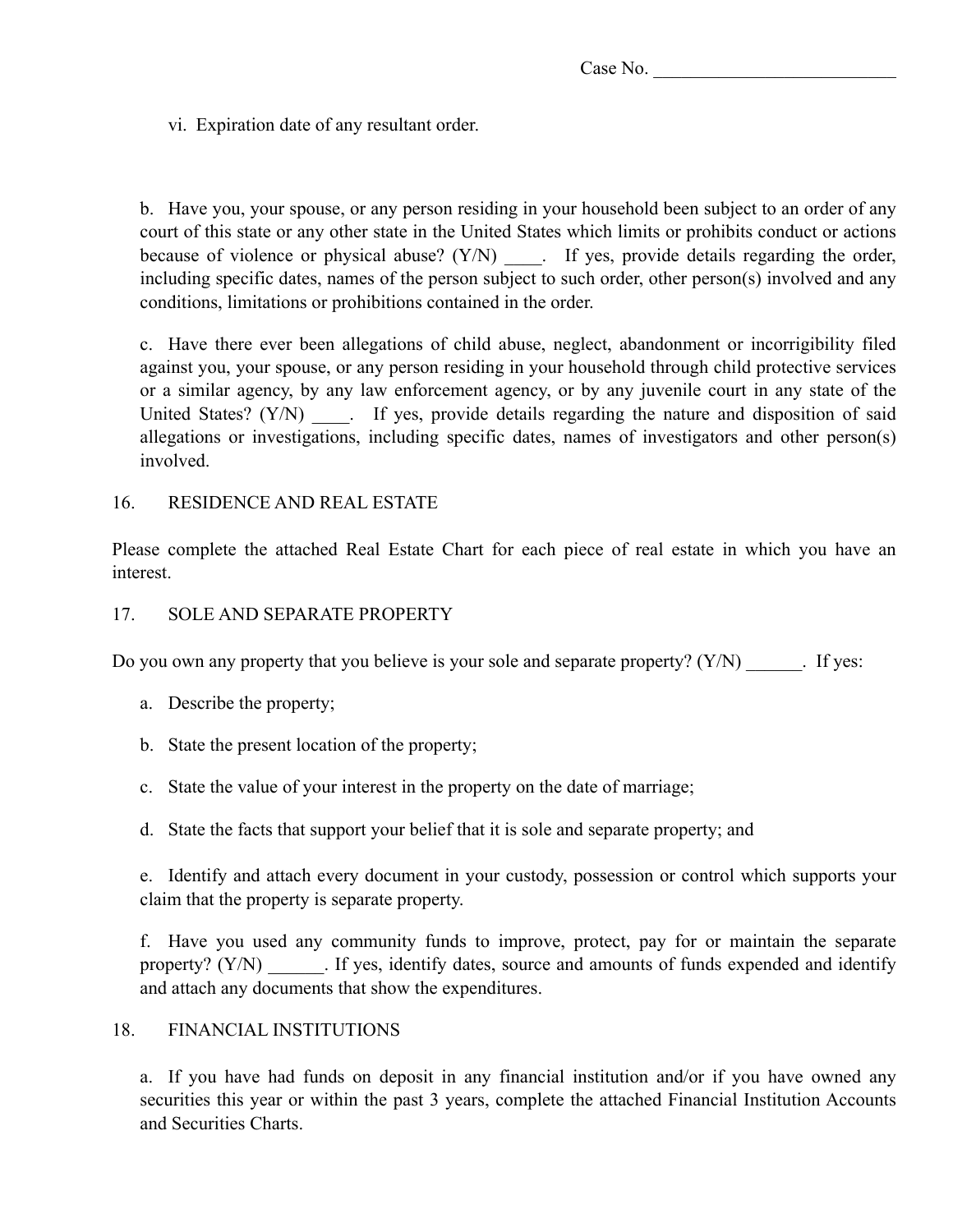b. Do you have any money on deposit in any account, in any name other than your own? (Y/ N) If yes, for each account, state:

- 1. Where the account is maintained.
- 2. The name under which the account is maintained.
- 3. The account number.

c. Within the past 12 months, have you transferred any assets to a third party or parties or institution, to be held for your benefit?  $(Y/N)$  [ If yes, for each account, state

- 1. Where the account is maintained.
- 2. The name under which the account is maintained.
- 3. The account number.

d. Attach the statements and a copy of each check register for each account in which you have or had funds or to which you have transferred funds to be held for your benefit for the past 12 months.

e. Attach any statements showing any securities you own or have owned for the past 12 months.

#### 19. SAFE DEPOSIT BOXES

Within the last 3 years, have you had access to any safe deposit box, safe or vault or other place of safekeeping (hereinafter "depository")? $(Y/N)$  . If yes, for each depository, state:

a. The name of the financial institution or branch or other location where the depository is located.

b. State whether each depository is open or closed as of the date of your answers to these interrogatories.

c. List present contents of each depository and identify any items removed within the last 3 years.

## 20. BUSINESS ENTITIES: CORPORATIONS, PARTNERSHIPS, AND SOLE PROPRIETORSHIPS

a. Identify every business entity (hereinafter "business") in which you have any interest, whether equitable or legal, and identify the type of business (corporation, general partnership, limited partnership, joint venture, sole proprietorship).

b. With respect to each business listed, describe the type of records maintained in the last 5 years; e.g., general ledger, general journal, cash disbursements journal, etc.

c. Indicate the name, address, telephone number, and employee title of each individual or business that has possession, custody or control of the records above described.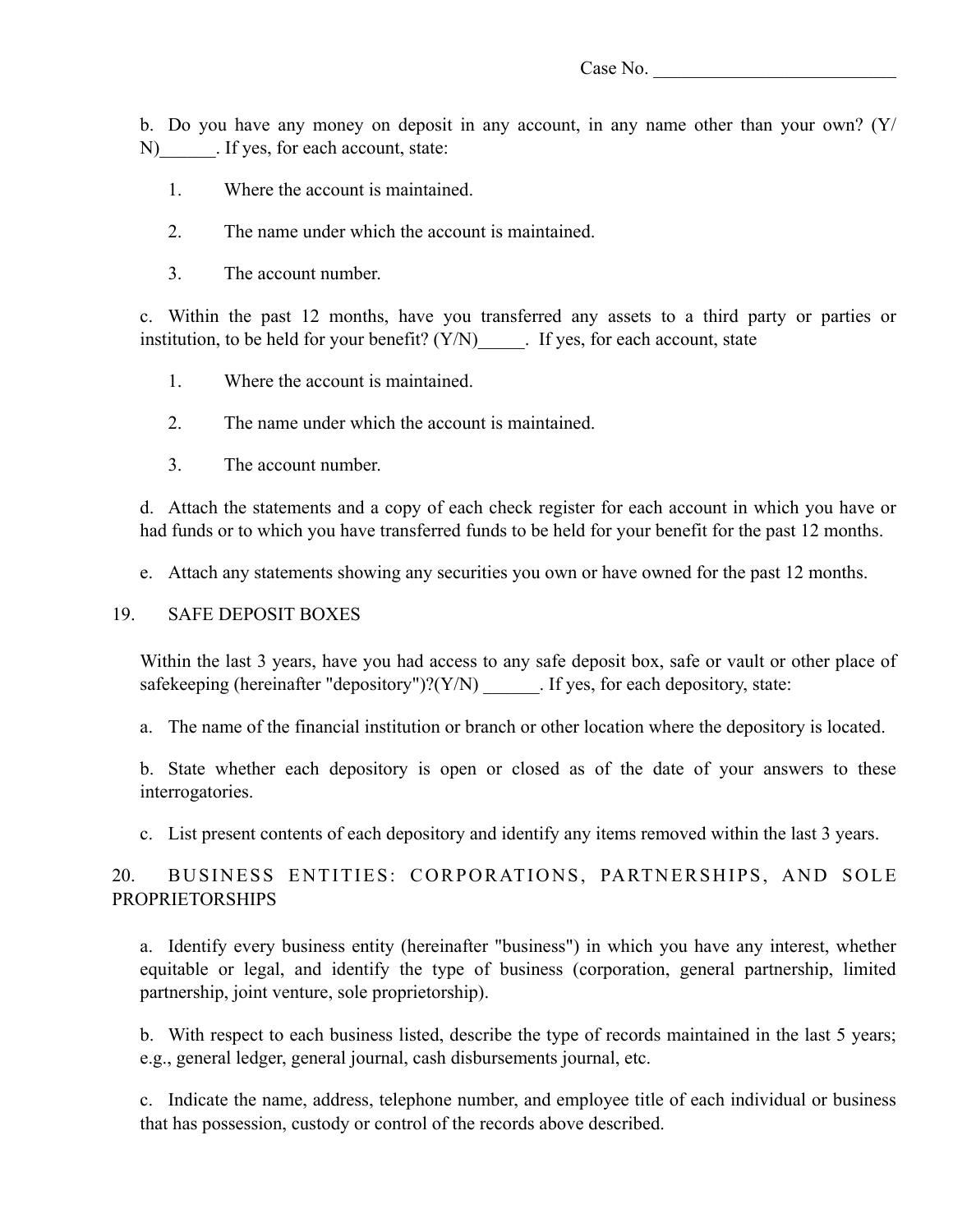d. Provide the name, address and telephone number of each individual or business that has possession, custody or control of the tax returns for each business listed for the last 3 years.

e. Provide the current "net worth" of each business listed and the date that "net worth" was derived. "Net worth" means total assets minus total liabilities. If you have an opinion, please provide the fair market value of the business as of this date.

f. With respect to each business listed, indicate your and your spouse's interest in the business and the name and address of every other person or entity having an interest in any such business you have listed.

g. Attach a copy of the most recent federal income tax return for each business listed, with all relevant schedules and attachments.

#### 21 LAW SUITS

During the last 3 years have either you or your spouse suffered an injury for which you believe you may receive compensation or have you been a party to any lawsuit? (Y/N) \_\_\_\_\_\_. If yes, give details below.

#### 22. TAX RETURNS

Did you file federal and state income tax returns for the last 5 tax years?  $(Y/N)$  . If yes, as to each tax year state:

- a. Whether it was a joint or separate return.
- b. Who currently has a copy of that return.
- c. Who prepared the return.

d. Attach a copy of your 5 most recent personal federal and state income tax return**s** with all relevant schedules, including all W-2 forms and 1099 forms.

## 23. FINANCIAL STATEMENTS

Has any financial statement, loan application, and/or credit application been prepared for you or by you or for any business entity listed in your answer to Interrogatory No. 20 within the past 3 years? (Y/ N) If yes, state:

a. The name and address of each person, firm, corporation, partnership, mercantile or trade agency, or other organization to whom they were submitted.

- b. The date of each and every financial statement, loan application, and/or credit application.
- c. Attach a copy of each financial statement or application.
- 24. ATTORNEYS' FEES AND COSTS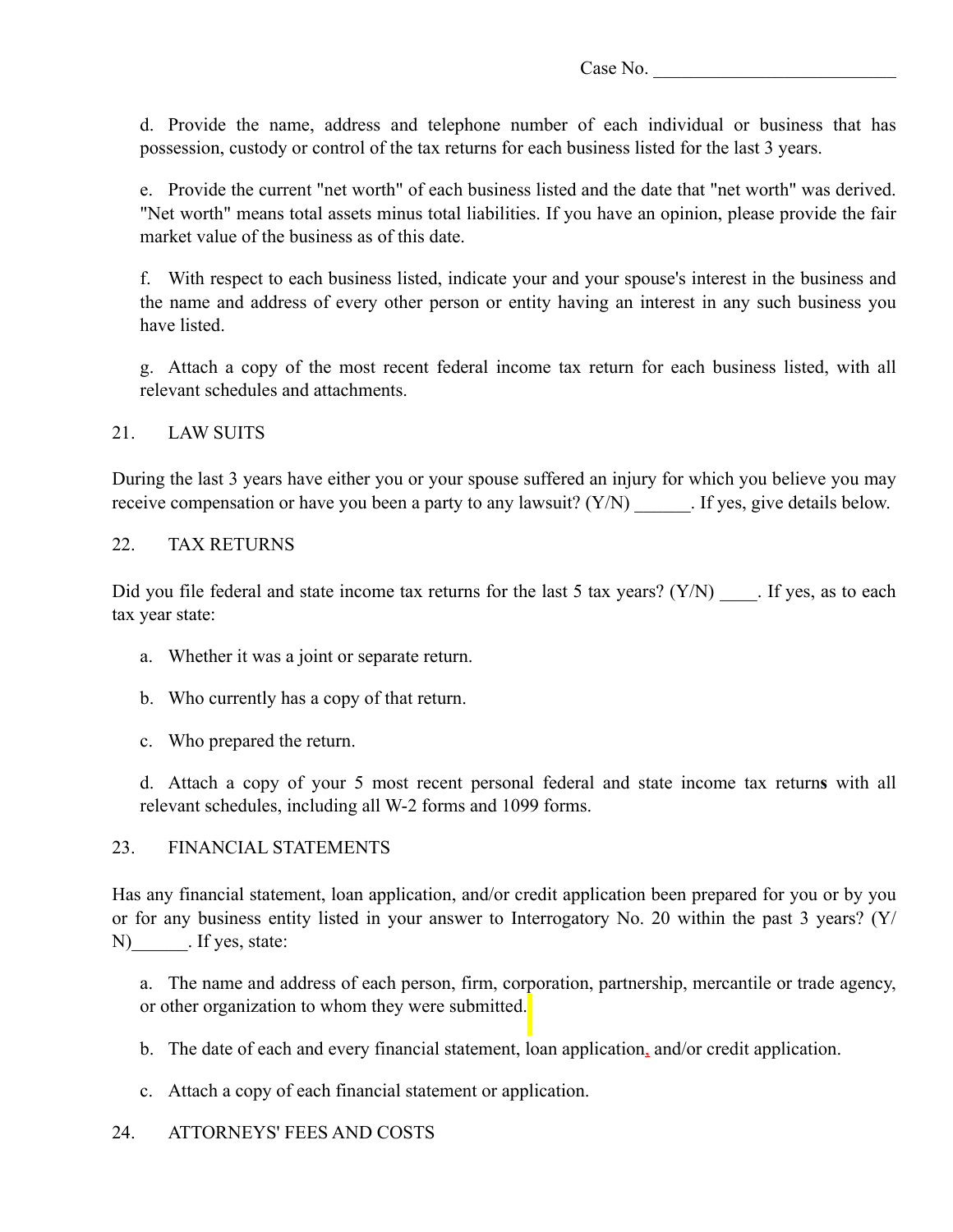State the terms and conditions of the employment of your attorney in this case, including the hourly rate or other basis for fees. Give full details of any agreement or understanding between you and your attorney in this case concerning fees and expenses, including information and specific amounts of any payments made to your attorney, the method of payment(s) and the source of the payment(s) in connection with this case. Attach the retainer agreement memorializing the employment of your attorney.

## 25. WITNESSES AND EXHIBITS

a. Do you intend to offer any documents into evidence at the time of hearing/trial of this case? (Y/ N) Figure 1. If yes, state:

1. The description, subject matter, form, name and number of each and every document;

2. The relevancy, in your opinion, of each and every document to the issues before the court.

b. Unless already disclosed pursuant to Rule 49 or 91 of these rules, list each witness you intend to call at the hearing/trial, and as to each such person:

1. State that person's name, address, telephone number and the relevance of the expected testimony to the case;

2. Give the nature and substance of each such person's expected testimony.

c. Have you employed or do you intend to employ any expert witness for purposes of supporting any of your allegations in this litigation and/or for purposes of testifying at the trial of this action? (Y/N) Fig. 1. If yes, unless already disclosed pursuant to Rule 49 or 91 of these rules, state, or provide for each such expert:

1. The expert's name, or other means of identification, last known complete address and telephone number;

2. The expert's profession, job title, or occupation and the field in which that person is an expert;

3. Whether you intend to call the expert as a witness during the hearing/trial of this action;

4. At what address the expert is presently employed;

5. Attach a copy of each expert's resume or curriculum vitae.

6. Attach a copy of any reports prepared by each expert.

## 26. AFFIDAVIT AND INVENTORY

a. If there are minor children common to the parties and/or if either party is asking for spousal maintenance, attorney's fees or costs, or for temporary orders to exclude a party from a residence, to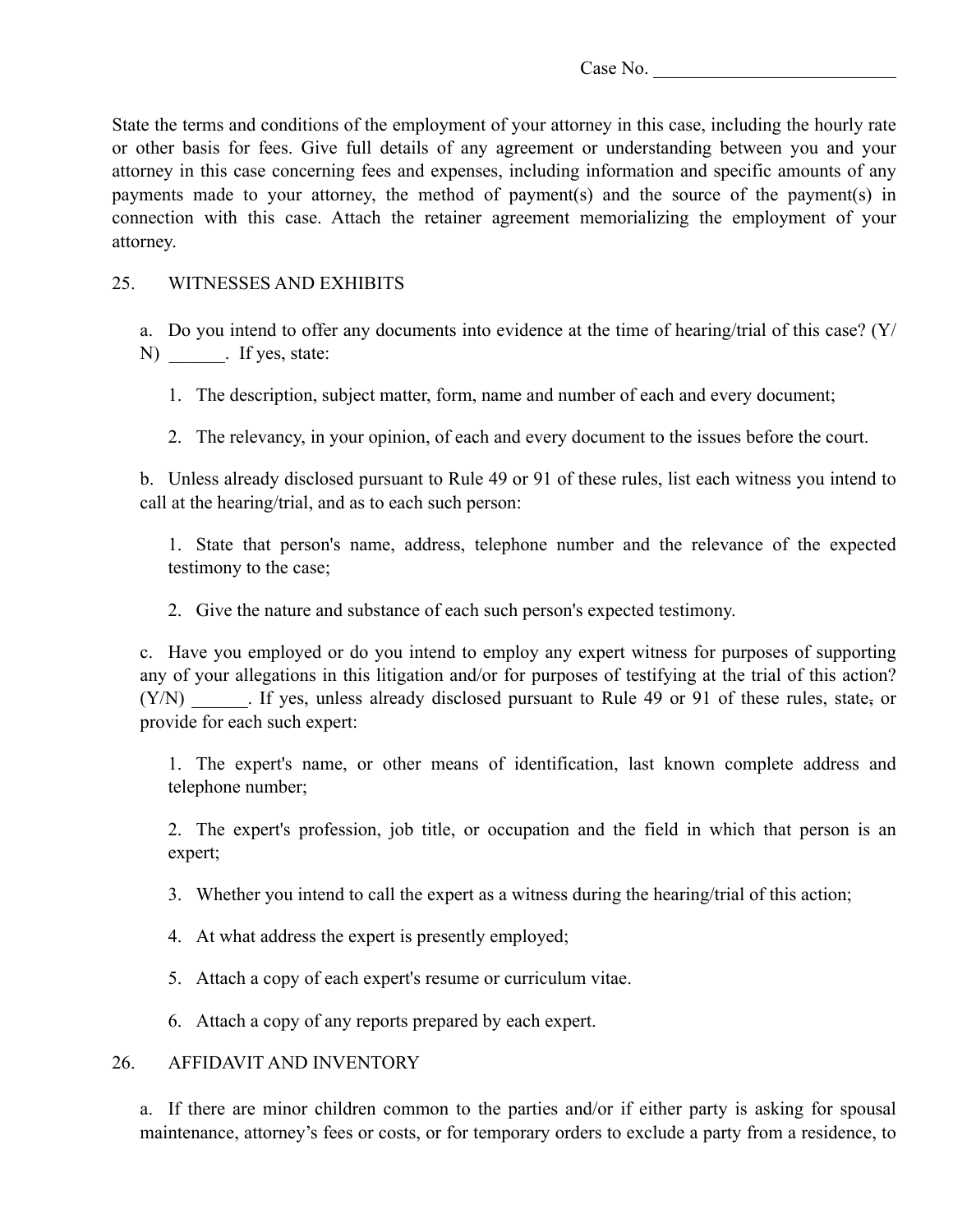divide community property, or to order payment of debt, expenses or attorney's fees, complete and attach Form 2, *Affidavit of Financial Information*.

b. Complete the attached List of Personal Property, including vehicles, and other personal property having a value greater than \$100.00, owned by you.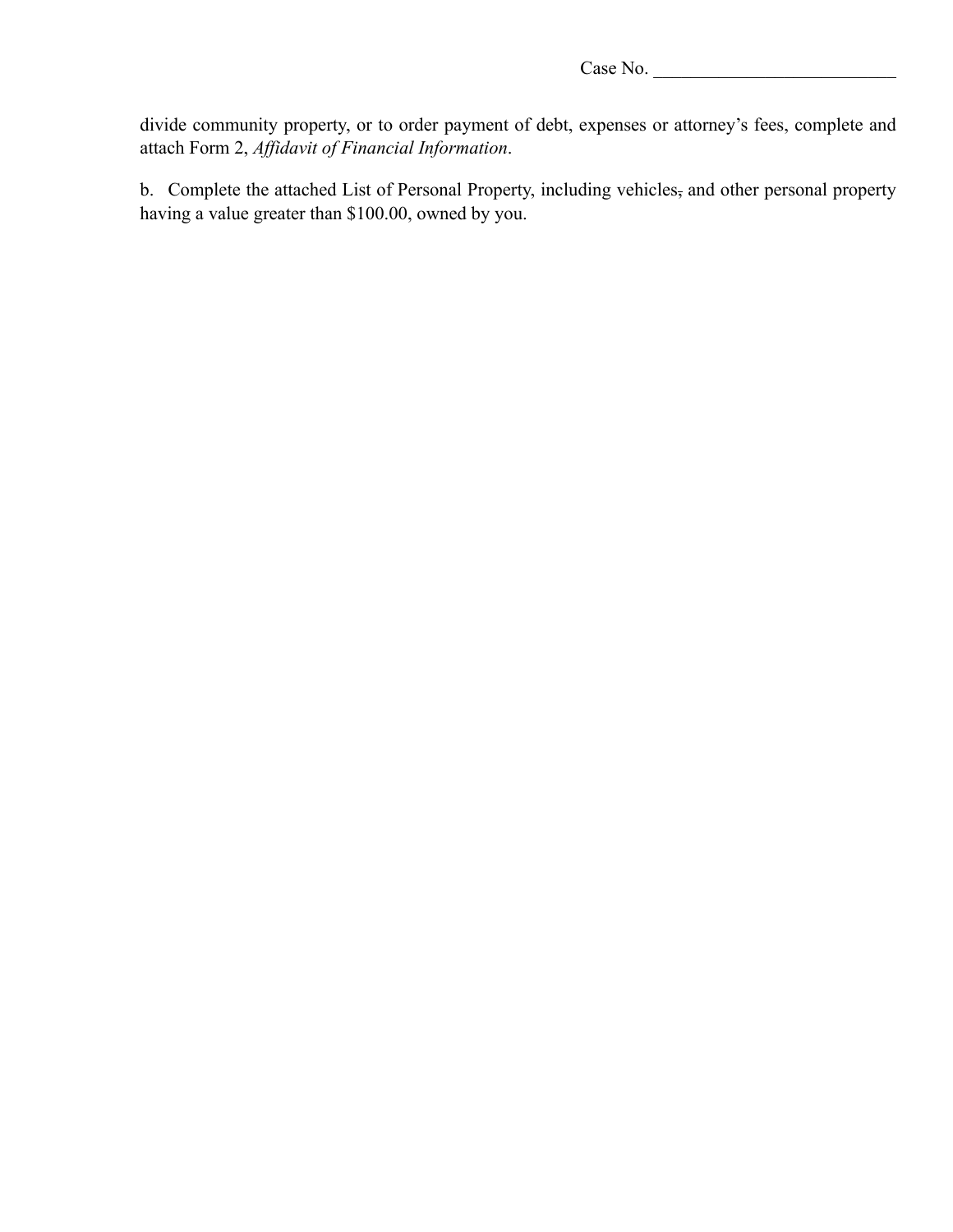$\overline{\phantom{a}}$ 

## **REAL ESTATE CHART**

Please complete the following real estate chart for each parcel of real property in which you or your spouse claims an interest:

| <b>Property No. 1 (address)</b>      |
|--------------------------------------|
| <b>Legal Description</b>             |
| Type of Property                     |
| Date Acquired                        |
| <b>Purchase Price</b>                |
| Down Payment                         |
| Original Loan Amount                 |
| Present Payoff                       |
| <b>Additional Liens or loans</b>     |
| Date incurred                        |
| Original amount                      |
| <b>Current Balance</b>               |
| Purpose of loan                      |
| How title is held                    |
| Your opinion of current Market Value |

| <b>Property No. 2 (address)</b>  |
|----------------------------------|
| <b>Legal Description</b>         |
| Type of Property                 |
| Date Acquired                    |
| <b>Purchase Price</b>            |
| Down Payment                     |
| Original Loan Amount             |
| Present Payoff                   |
| <b>Additional Liens or loans</b> |
| Date incurred                    |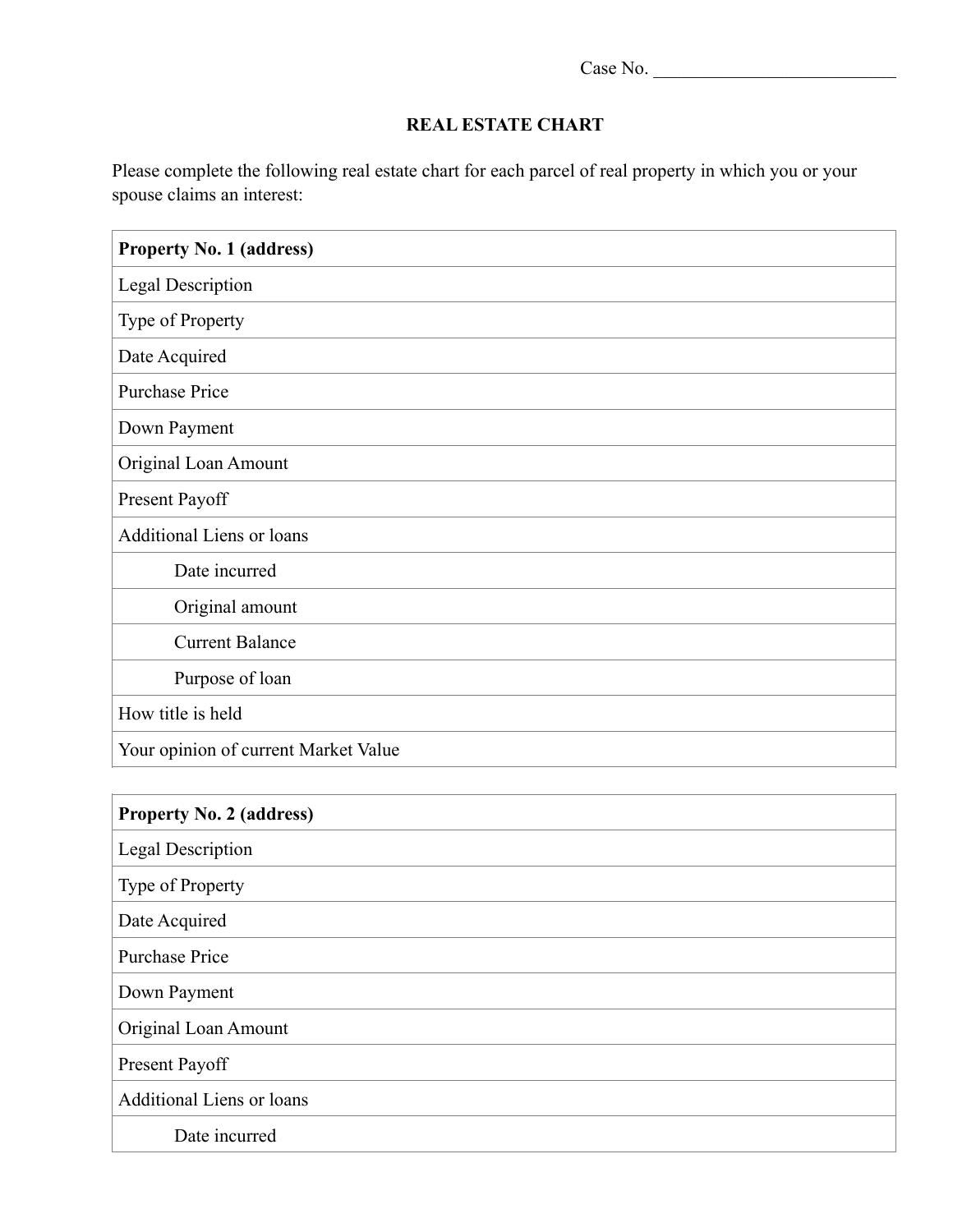| Original amount                      |  |
|--------------------------------------|--|
| <b>Current Balance</b>               |  |
| Purpose of loan                      |  |
| How title is held                    |  |
| Your opinion of current Market Value |  |

| <b>Property No. 3 (address)</b>      |
|--------------------------------------|
| <b>Legal Description</b>             |
| Type of Property                     |
| Date Acquired                        |
| <b>Purchase Price</b>                |
| Down Payment                         |
| Original Loan Amount                 |
| Present Payoff                       |
| <b>Additional Liens or loans</b>     |
| Date incurred                        |
| Original amount                      |
| <b>Current Balance</b>               |
| Purpose of loan                      |
| How title is held                    |
| Your opinion of current Market Value |

| <b>Property No. 4 (address)</b> |
|---------------------------------|
| <b>Legal Description</b>        |
| Type of Property                |
| Date Acquired                   |
| Purchase Price                  |
| Down Payment                    |
| Original Loan Amount            |
| Present Payoff                  |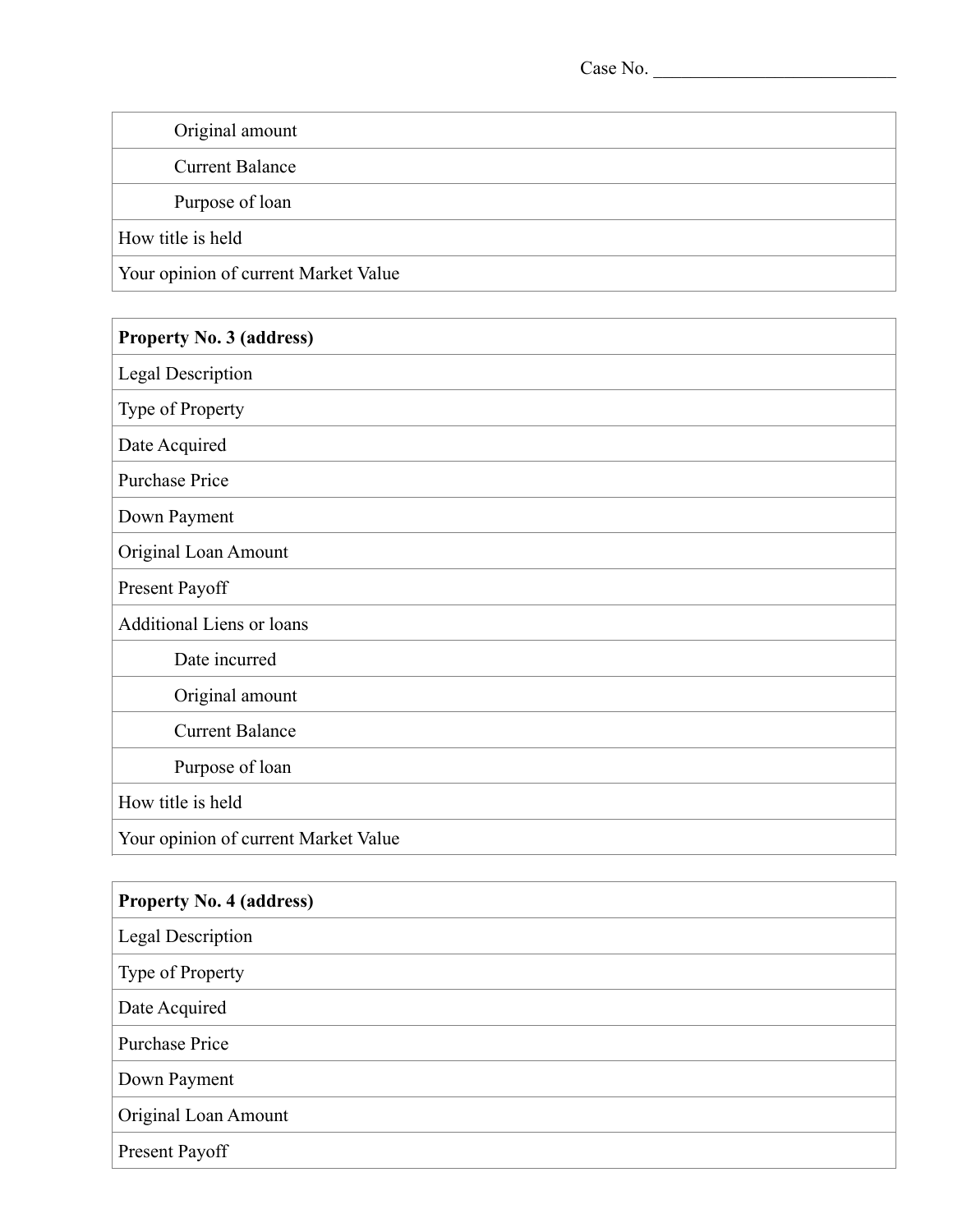Additional Liens or loans Date incurred Original amount Current Balance Purpose of loan How title is held Your opinion of current Market Value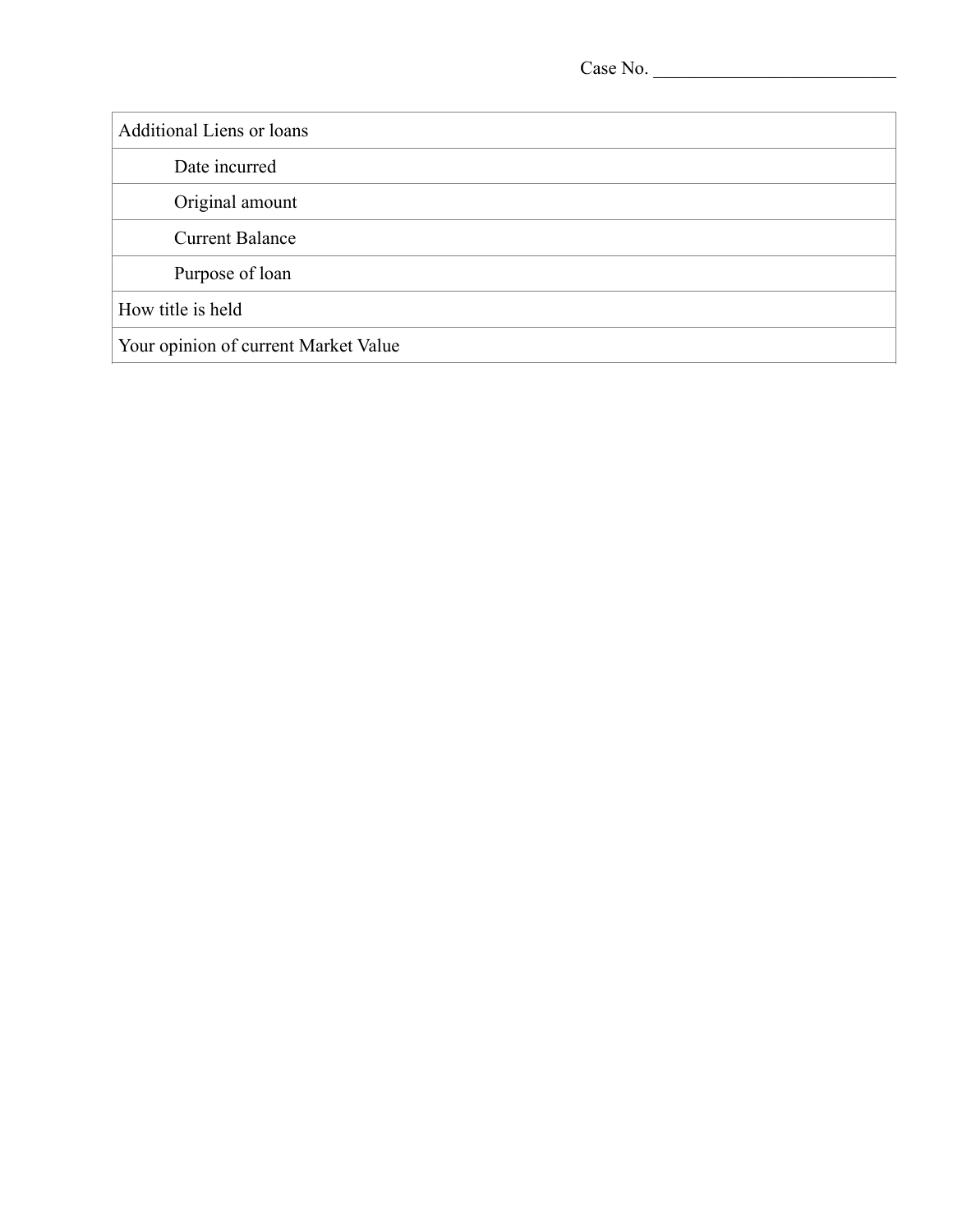| Case No. |  |
|----------|--|
|----------|--|

| <b>Financial institution</b><br><b>Name &amp; Address</b> | Account No./<br>Name(s) in<br>which account<br>is held | Date opened | Who can sign on<br>account | <b>Balance as of</b><br>most recent<br>statement |
|-----------------------------------------------------------|--------------------------------------------------------|-------------|----------------------------|--------------------------------------------------|
|                                                           |                                                        |             |                            |                                                  |
|                                                           |                                                        |             |                            |                                                  |
|                                                           |                                                        |             |                            |                                                  |
|                                                           |                                                        |             |                            |                                                  |
|                                                           |                                                        |             |                            |                                                  |

## **FINANCIAL INSTITUTION ACCOUNT CHART**

## **SECURITIES CHART**

| <b>Describe Security</b> | <b>Date Acquired</b> | <b>Purchase Price</b> | <b>Present Value</b> |
|--------------------------|----------------------|-----------------------|----------------------|
|                          |                      |                       |                      |
|                          |                      |                       |                      |
|                          |                      |                       |                      |
|                          |                      |                       |                      |
|                          |                      |                       |                      |
|                          |                      |                       |                      |
|                          |                      |                       |                      |
|                          |                      |                       |                      |